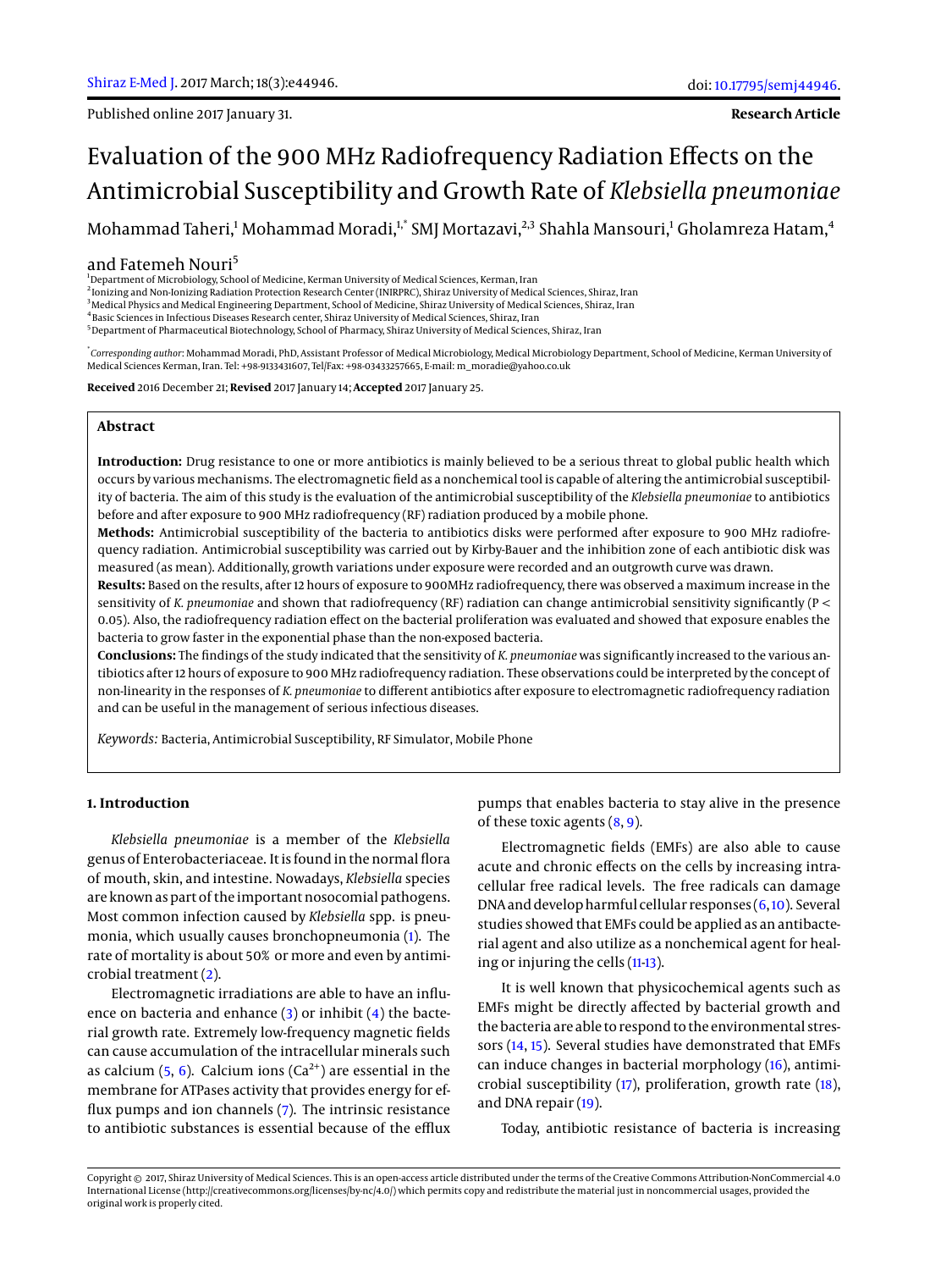due to overuse of antibiotics in chemotherapy, food source, agriculture, and animal husbandry [\(20-](#page-5-18)[23\)](#page-5-19). Bacterial resistance to one or more antibiotics occurs by various mechanisms [\(24](#page-5-20)[-26\)](#page-5-21). In this way, EMFs as an environmental agent could influence cellular responses such as antimicrobial susceptibility through different pathways [\(4,](#page-5-3) [20,](#page-5-18) [22,](#page-5-22) [23,](#page-5-19) [27\)](#page-5-23). The aim of the present study was to evaluate the antimicrobial susceptibility of *K. pneumoniae* under 900 MHz radiofrequency radiations condition.

## **2. Methods**

#### *2.1. Antimicrobial Susceptibility Test*

In this study, *Klebsiella pneumoniae* was isolated from the urine culture of the patients and identified in Shahid Faghihi hospital, Shiraz, Iran through conventional biochemical methods and confirmed by API protocol. The pure culture of *K. pneumoniae* was diluted in Mueller-Hinton Broth and reached 0.5 McFarland turbidity standard to get 1.5  $\times$  10<sup>8</sup> CFU/mL as the total count [\(28\)](#page-5-24). The bacterial suspension was spread on Mueller-Hinton agar (MHA-Biolife, Italy) plates and cultured with a set of antibiotics. They were tested by the disk diffusion method (Kirby-Bauer method) according to the clinical and laboratory standards institute guidelines (CLSI, 2013) that was conducted in the medical microbiology of Shiraz University of Medical Sciences. The incubation period was 18 - 24 hours at 35°C, then inhibition zone diameters for each antibiotic were measured.

## *2.2. Antimicrobial Agents*

The antibiotics used were Imipenem (IMI 10  $\mu$ g), Aztreonam (AZT 30  $\mu$ g), Cefotaxime (CTX 30  $\mu$ g), Piperacillin (PIPRA 100  $\mu$ g), and Ceftriaxone (CTR 30  $\mu$ g). (ROSCO Diagnostica DK-2630 Taastrup, Denmark). The results of antibiotic susceptibility tests pre and post exposure to 900 MHz radiation produced by RF simulator, were measured and analyzed. The inhibition zone of each antibiotic disk was recorded as mean in millimeter (mm). Three replicate agar plates were used for each regime [\(17\)](#page-5-15).

#### *2.3. RF Simulator*

In this study, all exposures were performed using a GSM (900 MHz) mobile simulator (designed by department of medical physics and biomedical engineering, Shiraz, Iran) operating in the "Talk mode" and simulates the real condition of mobile phone radiation during calling. The radiofrequency (RF) simulator operated on the specific absorption rate (SAR) at the distance of 10 cm of the bacterial suspension [\(29\)](#page-5-25).

## *2.4. Outgrowth Curve*

The effects of radiofrequency exposure on the growth rates of bacteria were also investigated. The specified concentration of bacterial suspension inoculated in the broth medium precisely and then divided into 2 sets as a nonexposed (control) and the radiofrequency (RF) simulator exposed groups. For estimating the number of bacterial cells in a broth medium, the turbidity of each group was measured using optical density (OD) in 625 nm absorption [\(30\)](#page-5-26) at different times by a spectrophotometer (UNICO UV-2100).

## *2.5. Statistical Analysis*

All experiments were replicated 3 times for exposed and non-exposed groups. The means were compared using the non-parametric Mann-Whitney and t-test using SPSS 15  $(P < 0.05)$ .

## **3. Results**

In the current study, antimicrobial susceptibility results of *K. pneumoniae* to 5 commonly antibiotics after exposure to 900 MHz radiofrequency radiation, for exposed and non-exposed (control) bacteria were summarized in [Table 1.](#page-2-0) Furthermore, the effect of radiofrequency (RF) radiations on the growth rate of the bacteria was evaluated and the results for exposed and non-exposed bacteria were presented in [Table 2.](#page-4-0) During exposure to radiofrequency radiation, the antimicrobial sensitivity of the bacteria was changed, but on the  $12<sup>th</sup>$  hour of exposure, the sensitivity of the bacteria increased significantly ( $P < 0.05$ ).

According to [Table 1,](#page-2-0) it is clear that 900 MHz radiation has altered the antimicrobial susceptibility of the bacteria, which may be due to changes in their physicochemical properties. Hence, inhibition zone diameters of the pre and post exposed bacteria, for each antibiotic were measured and showed variations at different time exposure. As shown in [Figure 1,](#page-3-0) there were no significant changes in sensitivity of the bacteria after  $3<sup>rd</sup>$  and  $6<sup>th</sup>$  hour, however, after exposure to the  $12<sup>th</sup>$  hour, a maximum significant rise in the antibacterial sensitivity of the bacteria was observed. At the 18<sup>th</sup> and 24<sup>th</sup> hour exposure, the sensitivity of the bacteria to all antibiotics was decreased and bacteria tend to return to the early condition. Also, the effects of 900 MHz radiofrequency radiation on the growth rate of bacteria was carried out [\(Figure 2\)](#page-3-1). Based on the bacteria that were exposed to radiation showed faster growth rate in exponential phase compared to bacteria in non-exposed groups. Moreover, the time to reach the logarithmic phase in the growth curve of the bacteria was faster in exposed groups.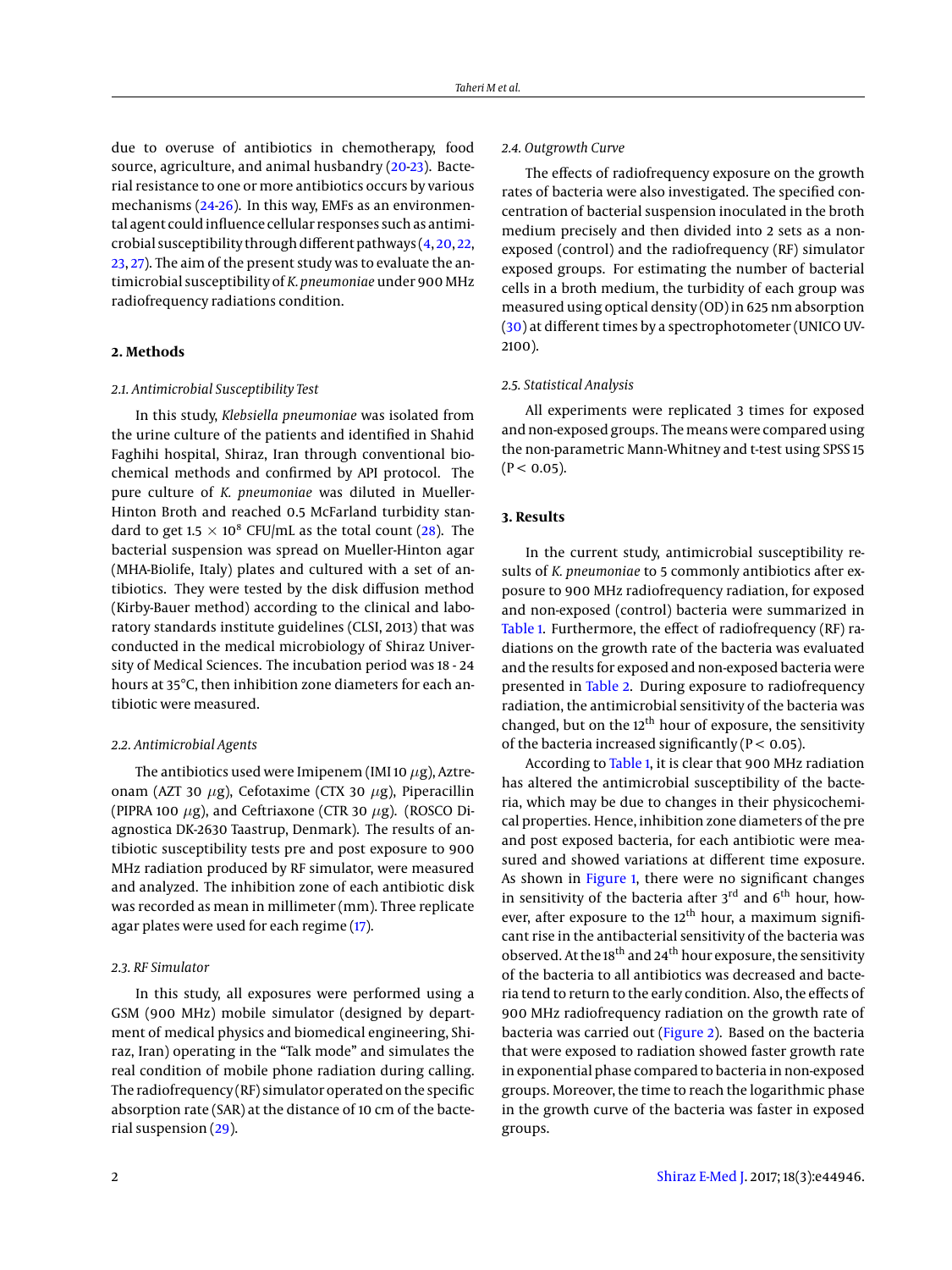|                      | <b>RF</b> Simulator         |                 |                 |           |
|----------------------|-----------------------------|-----------------|-----------------|-----------|
| <b>Exposure Time</b> | Drug                        | Control         | Exposure        | P Value   |
| 3 <sub>h</sub>       | AZT                         | $26 \pm 0$      | $25.6 \pm 0.58$ | 0.2983    |
|                      | <b>CTR</b>                  | $24.6\pm0.58$   | 24.6 $\pm$ 0.58 | 1.0000    |
|                      | IMI                         | $24.3 \pm 0.58$ | $23.6 \pm 0.58$ | 0.2134    |
|                      | PIPRA                       | $25.3 \pm 0.58$ | 24.6 $\pm$ 0.58 | 0.2134    |
|                      | <b>CTX</b>                  | $25.3 \pm 0.58$ | 26.6 $\pm$ 0.58 | 0.0516    |
| 6h                   | AZT                         | $26\pm0$        | $25 \pm 0$      | $0.0001*$ |
|                      | <b>CTR</b>                  | 24.6 $\pm$ 0.58 | $25 \pm 0$      | 0.2983    |
|                      | IMI                         | $24.3 \pm 0.58$ | $26 \pm 0$      | $0.0071*$ |
|                      | <b>PIPRA</b>                | $25.3 \pm 0.58$ | $23.6 \pm 0.58$ | $0.0230*$ |
|                      | <b>CTX</b>                  | $25.3 \pm 0.58$ | 26.6 $\pm$ 0.58 | 0.0516    |
| 12h                  | AZT                         | $26\pm0$        | $30.3 \pm 0.58$ | $0.0002*$ |
|                      | <b>CTR</b>                  | $24.6 \pm 0.58$ | $29.3 \pm 0.58$ | $0.0006*$ |
|                      | IMI                         | $24.3 \pm 0.58$ | $25.6 \pm 0.58$ | 0.0516    |
|                      | <b>PIPRA</b>                | $25.3 \pm 0.58$ | $27.6 \pm 0.58$ | $0.0083*$ |
|                      | <b>CTX</b>                  | $25.3 \pm 0.58$ | 29.6 $\pm$ 0.58 | $0.0008*$ |
| 18h                  | AZT                         | $26 \pm 0$      | $25.6 \pm 0.58$ | 0.2983    |
|                      | $\ensuremath{\mathsf{CTR}}$ | 24.6 $\pm$ 0.58 | $23.6 \pm 0.58$ | 0.1023    |
|                      | IMI                         | $24.3 \pm 0.58$ | $25.6 \pm 0.58$ | 0.0516    |
|                      | PIPRA                       | $25.3 \pm 0.58$ | $25.3 \pm 0.58$ | 1.0000    |
|                      | <b>CTX</b>                  | $25.3 \pm 0.58$ | 24.6 $\pm$ 0.58 | 0.2134    |
| 24h                  | AZT                         | $26 \pm 0$      | $25.6 \pm 0.58$ | 0.2983    |
|                      | <b>CTR</b>                  | 24.6 $\pm$ 0.58 | 24.6 $\pm$ 0.58 | 1.0000    |
|                      | IMI                         | $24.3\pm0.58$   | 24.3 $\pm$ 0.58 | 1.0000    |
|                      | <b>PIPRA</b>                | $25.3\pm0.58$   | $25.3\pm0.58$   | 1.0000    |
|                      | <b>CTX</b>                  | $25.3 \pm 0.58$ | $25.3 \pm 0.58$ | 1.0000    |

<span id="page-2-0"></span>**Table 1.** Inhibition Zone Diameters Before and After Exposure to RF Radiation for *K. pneumoniae*<sup>a</sup>

Abbreviations: AZT, Aztreonam; CTR, Ceftriaxone; CTX, Cefotaxime; IMI, Imipenem; PIPRA, Piperacillin.  $^{\rm a}$ Values are expressed as mean  $\pm$  SD.

## **4. Discussion**

Results of the current study are in accordance with the previous study and similar studies on the effects of radiofrequency on the antimicrobial susceptibility of the *K. pneumoniae* after exposure to 2.4 GHz Wi-Fi radiofrequency radiation and supports the "window" theory concept [\(17,](#page-5-15) [31-](#page-5-27) [36\)](#page-6-0).

Based on this theory, when the irradiation level is within the window (between the lower and upper levels of the window), stimulatory effects of ionizing or nonionizing radiation can be detected. Hence, the response of bacteria and other microorganisms to any environmental stressors can be determined by different field parameters such as the magnitude of the dose and dose rate. By comparison between this study and our previous study on *K. pneumoniae* response to radiofrequency radiation, the same pattern was repeated and showed a rise in antibacterial sensitivity within the window. However, for Wi-Fi exposure, this significant change was observed at 4.5 hours and for the RF simulator at the  $12<sup>th</sup>$  hour. Many studies have demonstrated that the bacterial response to electromagnetic fields is dependent on several factors including: intensity, frequency, duration of exposure, and other physicochemical properties of the fields [\(22,](#page-5-22) [37,](#page-6-1) [38\)](#page-6-2). As mentioned, the frequency of Wi-Fi router was 2.4 GHz and RF simulator was 900 MHz, maximum bacterial response to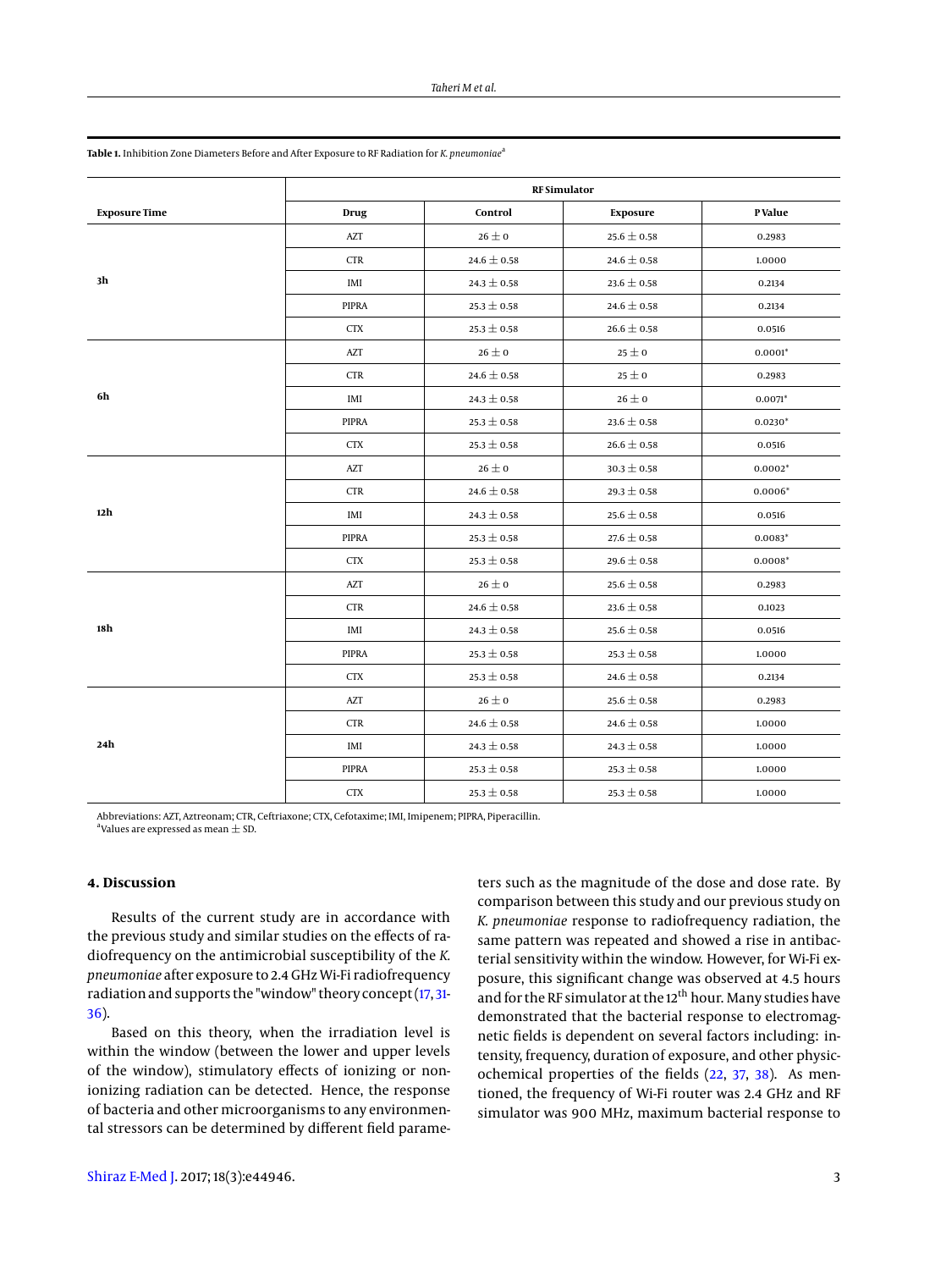<span id="page-3-0"></span>

**Figure 1.** Inhibition Zone Diameters Pre and Post Exposure to RF Simulator Radiation for *K. pneumoniae*

<span id="page-3-1"></span>

this radiation occurred at different times, which was related to their frequencies. Consequently, for Wi-Fi with higher frequency, this response was observed at 4.5 hours and for RF simulator with lower frequency, the same response was observed at the 12<sup>th</sup> hour.

We have also examined the effect of radiofrequency radiation on the growth rate of bacteria. As shown in [Fig](#page-3-1)[ure 2,](#page-3-1) during the investigated time period, *K. pneumoniae* showed a significant growth rate after exposure. However, several studies had indicated a fall in growth rate of bacteria depending on the field parameters for instance frequency, intensity, the magnitude of the field and exposure duration [\(20,](#page-5-18) [23\)](#page-5-19). In another study on *E. coli*, growth rate decrease was more visible by 53 GHz radiation. Therefore, antibiotic susceptibility changes as a result of electromagnetic radiations [\(20\)](#page-5-18). In one study [\(39\)](#page-6-3) that demonstrated Low energy, low frequency radiation enhances the growth rate of microorganisms, although high-energy, high-frequency radiation kills the microorganisms.

The effects of electromagnetic fields on the biological systems are irrefutable. The modifications caused by irradiation have been usually considered as a harmful public concern. Hence, research on the probability of electromagnetic fields could be exploited for advantageous purposes.

Our findings of this study, on the antibacterial susceptibility of *K. pneumoniae* before and after exposure to 900 MHz RF radiation should be better considered in the treatment of the patients who suffer from the Klebsiella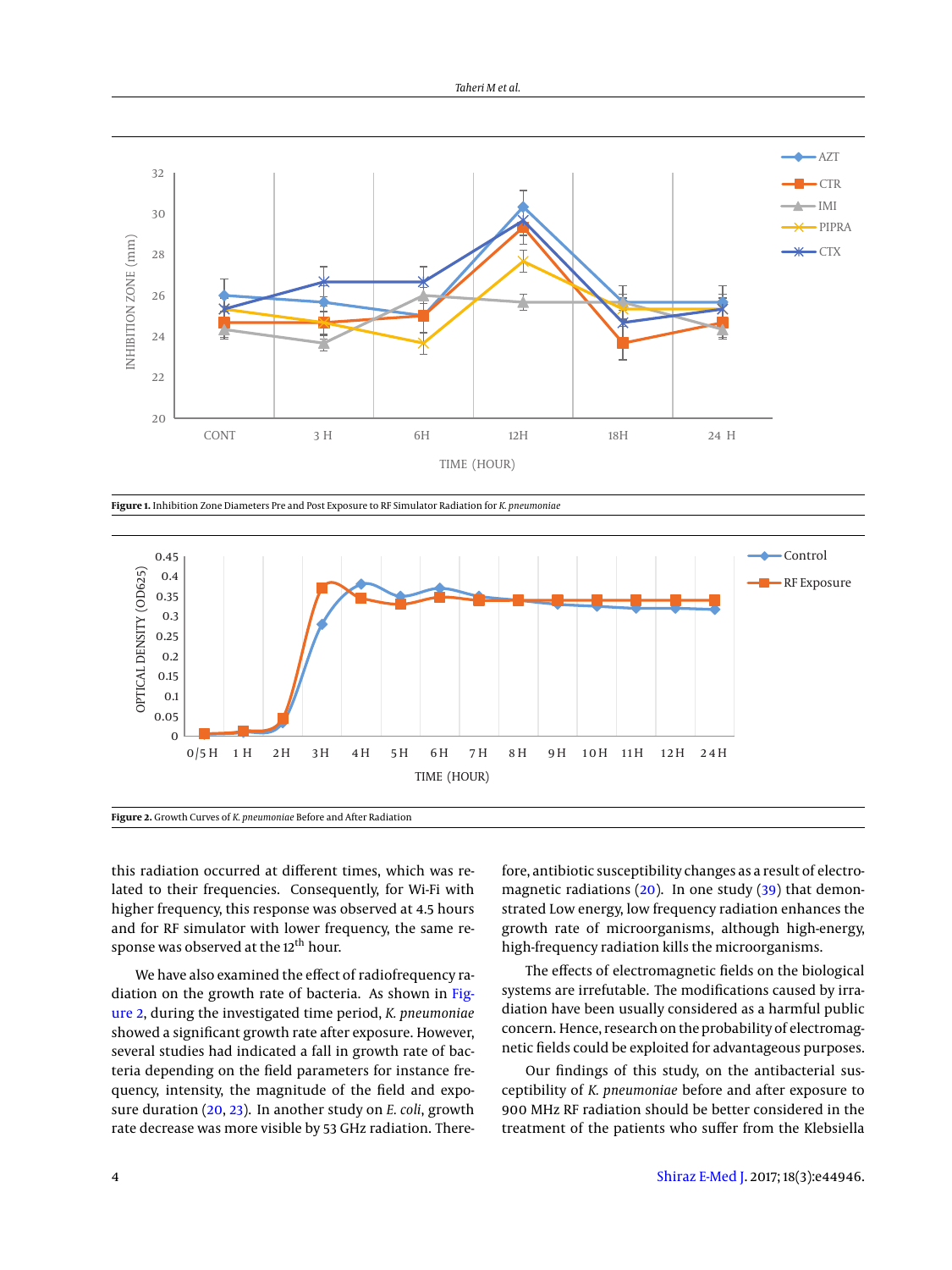|                | Experimental results |                    |           |  |  |  |
|----------------|----------------------|--------------------|-----------|--|--|--|
| Time           | K. pneumoniae        |                    |           |  |  |  |
|                | OD625                |                    |           |  |  |  |
|                | Control              | <b>Exposure</b>    | P Value   |  |  |  |
| 0h             | $0.005 \pm 0.001$    | $0.006 \pm 0.0005$ | 0.196     |  |  |  |
| 1h             | $0.01 \pm 0.001$     | $0.013 \pm 0.001$  | $0.0213*$ |  |  |  |
| 2h             | $0.03 \pm 0.001$     | $0.04 + 0.001$     | $0.0003*$ |  |  |  |
| 3 <sub>h</sub> | $0.28 \pm 0.001$     | $0.37 \pm 0.002$   | $0.0001*$ |  |  |  |
| 4h             | $0.38 \pm 0.001$     | $0.34 \pm 0.001$   | $0.0001*$ |  |  |  |
| 5h             | $0.35 \pm 0.002$     | $0.33 \pm 0.002$   | $0.0003*$ |  |  |  |
| 6h             | $0.37 \pm 0.002$     | $0.34 \pm 0.001$   | $0.0001*$ |  |  |  |
| 7h             | $0.35 \pm 0.002$     | $0.34 \pm 0.002$   | $0.0036*$ |  |  |  |
| 8h             | $0.34 \pm 0.001$     | $0.34 \pm 0.001$   | 0.9999    |  |  |  |
| 9h             | $0.33 \pm 0.003$     | $0.34 \pm 0.001$   | $0.0054*$ |  |  |  |
| 10h            | $0.32 \pm 0.001$     | $0.34 \pm 0.002$   | $0.0001*$ |  |  |  |
| 11h            | $0.32 \pm 0.003$     | $0.34 \pm 0.001$   | $0.0004*$ |  |  |  |
| 12h            | $0.32 \pm 0.003$     | $0.34 \pm 0.002$   | $0.0007*$ |  |  |  |
| 24h            | $0.317 \pm 0.001$    | $0.34 \pm 0.003$   | $0.0002*$ |  |  |  |

<span id="page-4-0"></span>**Table 2.** Average Optical Density625 Results of *K. pneumoniae* Before and After Exposure

**Experimental Results**

Abbreviation:OD, optical density.

infections after additional investigations. Therefore, understanding the molecular mechanism involved in this response is very important. Previous studies on the bacterial sensitivity affected by electromagnetic fields were carried out and different mechanisms described this phenomenon:

a) Surface charges and membrane potential. Changes in membrane potential and surface charge, make disruption in the electron transport system and energy generation by proton motive force of bacteria would be impaired [\(40](#page-6-4)[-42\)](#page-6-5) and can increase sensitivity to antibiotics [\(43\)](#page-6-6). Since membrane potential was crucial for bacterial binary fusion, it can be interpreted that exposure to EMFs influences the behavior of bacteria in the environment  $(44)$ .

b) Increased efficacy of the antibiotics can be described as a result of electromagnetic field interactions with water molecules in the aqueous environment [\(45\)](#page-6-8). It is obvious that the electromagnetic field changes physicochemical properties and hydration ability of water molecules and solubility of the antibiotics in the surrounding area was changed [\(20,](#page-5-18) [23\)](#page-5-19).

c) One of the factors that can influence antibacterial sensitivity is the cell wall structure of bacteria and peptidoglycan (PG) nature [\(3,](#page-5-2) [46,](#page-6-9) [47\)](#page-6-10). In gram-positive bacteria,

[Shiraz E-Med J.](http://emedicalj.com/) 2017; 18(3):e44946. 5

cell wall thickness is greater than that of gram negatives.

d) It was demonstrated that electromagnetic field induces permeability of the bacteria and cells remained permeable after exposure to an electromagnetic field at least for 9 minutes especially with 18 GHz [\(47\)](#page-6-10).

e) Efflux pumps and ion channels located in the cell membrane play an important role in antibiotic uptake by the cell. Electromagnetic fields are capable of changing the channels and pumps and duration of opening time will increase [\(17,](#page-5-15) [48,](#page-6-11) [49\)](#page-6-12).

f) The last factor that can have an influence on the sensitivity of bacteria in the electromagnetic condition is the antibiotic structure. Charge, size, or hydrophilicity of the antibiotics can alter after being exposed to electromagnetic fields [\(50\)](#page-6-13).

## *4.1. Conclusions*

The bacteria were capable of responding to environmental stresses by activating some specific systems such as ion channels, change via the membrane, and DNA repair system. Considering these results, we believed that mobile exposure can serve as physical methods to change the antibacterial susceptibility of the microorganisms. In this light, *K. pneumoniae* responds to 900 MHz radiofrequency radiation exposure, variously and significant changes were observed at the 12<sup>th</sup> hour of exposure. Considering the importance of infections, especially caused by *K. pneumoniae*, experiments on different bacterial strains with various electromagnetic fields should be performed in the future to better clarify these uncertainties.

## *4.2. Suggestions*

In order to extend the findings of this study to the other population, further studies on the molecular mechanisms of the bacterial responses and working on the several pathogenic, gram positive and negative bacteria, different exposure sources and time exposure will be suggested.

#### **Acknowledgments**

The authors would like to thank the Ionizing and nonionizing radiation protection research center (INIRPRC), and the research consultation (RCC) of Shiraz University of Medical Sciences for their invaluable assistance.

#### **Footnotes**

**Funding/Support:** This study was financially supported by the Research Deputy of Kerman University of Medical Sciences, Kerman, Iran.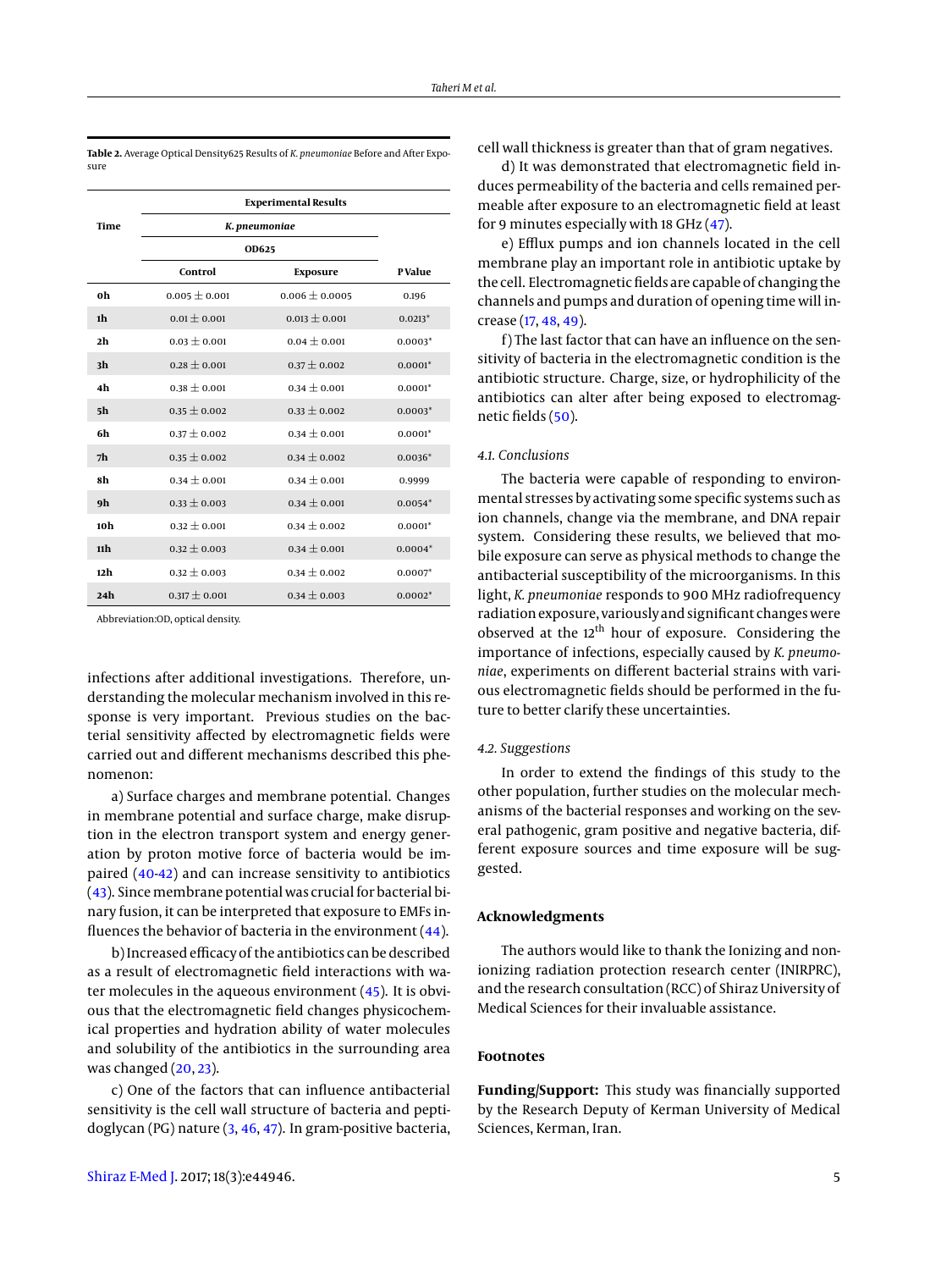**Conflict of Interest:** The authors declare no conflict of interest.

#### **References**

- <span id="page-5-0"></span>1. Ko WC, Paterson DL, Sagnimeni AJ, Hansen DS, Von Gottberg A, Mohapatra S, et al. Community-acquired Klebsiella pneumoniae bacteremia: global differences in clinical patterns. *Emerg Infect Dis.* 2002;**8**(2):160– 6. doi: [10.3201/eid0802.010025.](http://dx.doi.org/10.3201/eid0802.010025) [PubMed: [11897067\]](http://www.ncbi.nlm.nih.gov/pubmed/11897067).
- <span id="page-5-1"></span>2. Jong GM, Hsiue TR, Chen CR, Chang HY, Chen CW. Rapidly fatal outcome of bacteremic Klebsiella pneumoniae pneumonia in alcoholics. *Chest.* 1995;**107**(1):214–7. [PubMed: [7813281\]](http://www.ncbi.nlm.nih.gov/pubmed/7813281).
- <span id="page-5-2"></span>3. Torgomyan H, Kalantaryan V, Trchounian A. Low intensity electromagnetic irradiation with 70.6 and 73 GHz frequencies affects Escherichia coli growth and changes water properties. *Cell Biochem Biophys.* 2011;**60**(3):275–81. doi: [10.1007/s12013-010-9150-8.](http://dx.doi.org/10.1007/s12013-010-9150-8) [PubMed: [21229332\]](http://www.ncbi.nlm.nih.gov/pubmed/21229332).
- <span id="page-5-3"></span>4. Tadevosyan H, Kalantaryan V, Trchounian A. Extremely high frequency electromagnetic radiation enforces bacterial effects of inhibitors and antibiotics.*Cell Biochem Biophys.* 2008;**51**(2-3):97–103. doi: [10.1007/s12013-008-9020-9.](http://dx.doi.org/10.1007/s12013-008-9020-9) [PubMed: [18633580\]](http://www.ncbi.nlm.nih.gov/pubmed/18633580).
- <span id="page-5-4"></span>5. Ming-Yan L, Kun S, Xu Z, Imshik L. Mechanism for Alternating Electric Fields Induced-Effects on Cytosolic Calcium. *Chinese Phys Lett.* 2009;**26**(1):017102. doi: [10.1088/0256-307x/26/1/017102.](http://dx.doi.org/10.1088/0256-307x/26/1/017102)
- <span id="page-5-5"></span>6. Montagnier L, Aissa J, Ferris S, Montagnier JL, Lavallee C. Electromagnetic signals are produced by aqueous nanostructures derived from bacterial DNA sequences. *Interdiscip Sci.* 2009;**1**(2):81–90. doi: [10.1007/s12539-009-0036-7.](http://dx.doi.org/10.1007/s12539-009-0036-7) [PubMed: [20640822\]](http://www.ncbi.nlm.nih.gov/pubmed/20640822).
- <span id="page-5-6"></span>7. Martins A, Machado L, Costa S, Cerca P, Spengler G, Viveiros M, et al. Role of calcium in the efflux system of Escherichia coli. *Int J Antimicrob Agents.* 2011;**37**(5):410–4. doi: [10.1016/j.ijantimicag.2011.01.010.](http://dx.doi.org/10.1016/j.ijantimicag.2011.01.010) [PubMed: [21419607\]](http://www.ncbi.nlm.nih.gov/pubmed/21419607).
- <span id="page-5-7"></span>8. Davin-Regli A, Pagès JM. Regulation of efflux pumps in Enterobacteriaceae: genetic and chemical effectors. *Antimicrob Resist Bacteria.* 2006:55–75.
- <span id="page-5-8"></span>9. Nikaido H. Preventing drug access to targets: cell surface permeability barriers and active efflux in bacteria. Seminars in cell & developmental biology. Elsevier; 2001. pp. 215–23.
- <span id="page-5-9"></span>10. Simko M, Mattsson MO. Extremely low frequency electromagnetic fields as effectors of cellular responses in vitro: possible immune cell activation. *J Cell Biochem.* 2004;**93**(1):83–92. doi: [10.1002/jcb.20198.](http://dx.doi.org/10.1002/jcb.20198) [PubMed: [15352165\]](http://www.ncbi.nlm.nih.gov/pubmed/15352165).
- <span id="page-5-10"></span>11. Yadollahpour A, Jalilifar M. Electromagnetic Fields in the Treatment of Wound: A Review of Current Techniques and Future Perspective. *J Pure Appl Microbiol.* 2014;**8**(4):2863–77.
- 12. Androjna C, Fort B, Zborowski M, Midura RJ. Pulsed electromagnetic field treatment enhances healing callus biomechanical properties in an animal model of osteoporotic fracture. *Bioelectromagnetics.* 2014;**35**(6):396–405. doi: [10.1002/bem.21855.](http://dx.doi.org/10.1002/bem.21855) [PubMed: [24764277\]](http://www.ncbi.nlm.nih.gov/pubmed/24764277).
- <span id="page-5-11"></span>13. Aziz Z, Cullum N, Flemming K. Electromagnetic therapy for treating venous leg ulcers. *Cochrane Database Syst Rev.* 2013(2):CD002933. doi: [10.1002/14651858.CD002933.pub5.](http://dx.doi.org/10.1002/14651858.CD002933.pub5) [PubMed: [23450536\]](http://www.ncbi.nlm.nih.gov/pubmed/23450536).
- <span id="page-5-12"></span>14. Potenza L, Ubaldi L, De Sanctis R, De Bellis R, Cucchiarini L, Dacha M. Effects of a static magnetic field on cell growth and gene expression in Escherichia coli. *Mutat Res.* 2004;**561**(1-2):53–62. doi: [10.1016/j.mrgentox.2004.03.009.](http://dx.doi.org/10.1016/j.mrgentox.2004.03.009) [PubMed: [15238230\]](http://www.ncbi.nlm.nih.gov/pubmed/15238230).
- <span id="page-5-13"></span>15. Strasak L, Vetterl V, Fojt L. Effects of 50 Hz magnetic fields on the viability of different bacterial strains. *Electromagnet Biol Med.* 2005;**24**(3):293–300.
- <span id="page-5-14"></span>16. Inhan-Garip A, Aksu B, Akan Z, Akakin D, Ozaydin AN, San T. Effect of extremely low frequency electromagnetic fields on growth rate and morphology of bacteria. *Int J Radiat Biol.* 2011;**87**(12):1155–61. doi: [10.3109/09553002.2011.560992.](http://dx.doi.org/10.3109/09553002.2011.560992) [PubMed: [21401315\]](http://www.ncbi.nlm.nih.gov/pubmed/21401315).
- <span id="page-5-15"></span>17. Taheri M, Mortazavi SM, Moradi M, Mansouri S, Nouri F, Mortazavi SA, et al. Klebsiella pneumonia, a Microorganism that Approves the Non-

linear Responses to Antibiotics and Window Theory after Exposure to Wi-Fi 2.4 GHz Electromagnetic Radiofrequency Radiation. *J Biomed Phys Eng.* 2015;**5**(3):115–20. [PubMed: [26396967\]](http://www.ncbi.nlm.nih.gov/pubmed/26396967).

- <span id="page-5-16"></span>18. Tessaro LW, Murugan NJ, Persinger MA. Bacterial growth rates are influenced by cellular characteristics of individual species when immersed in electromagnetic fields. *Microbiol Res.* 2015;**172**:26–33. doi: [10.1016/j.micres.2014.12.008.](http://dx.doi.org/10.1016/j.micres.2014.12.008) [PubMed: [25721476\]](http://www.ncbi.nlm.nih.gov/pubmed/25721476).
- <span id="page-5-17"></span>19. Phillips JL, Singh NP, Lai H. Electromagnetic fields and DNA damage. *Pathophysiology.* 2009;**16**(2-3):79–88. doi: [10.1016/j.pathophys.2008.11.005.](http://dx.doi.org/10.1016/j.pathophys.2008.11.005) [PubMed: [19264461\]](http://www.ncbi.nlm.nih.gov/pubmed/19264461).
- <span id="page-5-18"></span>20. Torgomyan H, Trchounian A. Escherichia coli membrane-associated energy-dependent processes and sensitivity toward antibiotics changes as responses to low-intensity electromagnetic irradiation of 70.6 and 73 GHz frequencies. *Cell Biochem Biophys.* 2012;**62**(3):451–61. doi: [10.1007/s12013-011-9327-9.](http://dx.doi.org/10.1007/s12013-011-9327-9) [PubMed: [22101511\]](http://www.ncbi.nlm.nih.gov/pubmed/22101511).
- 21. Xu C, Lin X, Ren H, Zhang Y, Wang S, Peng X. Analysis of outer membrane proteome of Escherichia coli related to resistance to ampicillin and tetracycline. *Proteomics.* 2006;**6**(2):462–73. doi: [10.1002/pmic.200500219.](http://dx.doi.org/10.1002/pmic.200500219) [PubMed: [16372265\]](http://www.ncbi.nlm.nih.gov/pubmed/16372265).
- <span id="page-5-22"></span>22. Torgomyan H, Tadevosyan H, Trchounian A. Extremely high frequency electromagnetic irradiation in combination with antibiotics enhances antibacterial effects on Escherichia coli. *Curr Microbiol.* 2011;**62**(3):962–7. doi: [10.1007/s00284-010-9811-2.](http://dx.doi.org/10.1007/s00284-010-9811-2) [PubMed: [21079961\]](http://www.ncbi.nlm.nih.gov/pubmed/21079961).
- <span id="page-5-19"></span>23. Torgomyan H, Trchounian A. Bactericidal effects of low-intensity extremely high frequency electromagnetic field: an overview with phenomenon, mechanisms, targets and consequences. *Crit Rev Microbiol.* 2013;**39**(1):102–11. doi: [10.3109/1040841X.2012.691461.](http://dx.doi.org/10.3109/1040841X.2012.691461) [PubMed: [22667685\]](http://www.ncbi.nlm.nih.gov/pubmed/22667685).
- <span id="page-5-20"></span>24. Chopra I, Roberts M. Tetracycline antibiotics: mode of action, applications, molecular biology, and epidemiology of bacterial resistance. *Microbiol Mol Biol Rev.* 2001;**65**(2):232–60. doi: [10.1128/MMBR.65.2.232-](http://dx.doi.org/10.1128/MMBR.65.2.232-260.2001) [260.2001.](http://dx.doi.org/10.1128/MMBR.65.2.232-260.2001) [PubMed: [11381101\]](http://www.ncbi.nlm.nih.gov/pubmed/11381101) second page, table of contents.
- 25. Winkler ML, Papp-Wallace KM, Hujer AM, Domitrovic TN, Hujer KM, Hurless KN, et al. Unexpected challenges in treating multidrugresistant Gram-negative bacteria: resistance to ceftazidimeavibactam in archived isolates of Pseudomonas aeruginosa. *Antimicrob Agents Chemother.* 2015;**59**(2):1020–9. doi: [10.1128/AAC.04238-14.](http://dx.doi.org/10.1128/AAC.04238-14) [PubMed: [25451057\]](http://www.ncbi.nlm.nih.gov/pubmed/25451057).
- <span id="page-5-21"></span>26. Perron GG, Whyte L, Turnbaugh PJ, Goordial J, Hanage WP, Dantas G, et al. Functional characterization of bacteria isolated from ancient arctic soil exposes diverse resistance mechanisms to modern antibiotics. *PLoS One.* 2015;**10**(3):e0069533. doi: [10.1371/journal.pone.0069533.](http://dx.doi.org/10.1371/journal.pone.0069533) [PubMed: [25807523\]](http://www.ncbi.nlm.nih.gov/pubmed/25807523).
- <span id="page-5-23"></span>27. Bulgakova VG, Grushina VA, Orlova TI, Petrykina ZM, Polin AN, Noks PP, et al. [The effect of millimeter-band radiation of nonthermal intensity on sensitivity of Staphylococcus to various antibiotics]. *Biofizika.* 1996;**41**(6):1289–93. [PubMed: [9044624\]](http://www.ncbi.nlm.nih.gov/pubmed/9044624).
- <span id="page-5-24"></span>28. Wiegand I, Hilpert K, Hancock RE. Agar and broth dilution methods to determine the minimal inhibitory concentration (MIC) of antimicrobial substances. *Nat Protoc.* 2008;**3**(2):163–75. doi: [10.1038/nprot.2007.521.](http://dx.doi.org/10.1038/nprot.2007.521) [PubMed: [18274517\]](http://www.ncbi.nlm.nih.gov/pubmed/18274517).
- <span id="page-5-25"></span>29. Yuksel M, Naziroglu M, Ozkaya MO. Long-term exposure to electromagnetic radiation from mobile phones and Wi-Fi devices decreases plasma prolactin, progesterone, and estrogen levels but increases uterine oxidative stress in pregnant rats and their offspring. *Endocrine.* 2016;**52**(2):352–62. doi: [10.1007/s12020-015-0795-3.](http://dx.doi.org/10.1007/s12020-015-0795-3) [PubMed: [26578367\]](http://www.ncbi.nlm.nih.gov/pubmed/26578367).
- <span id="page-5-26"></span>30. Ziaei-Darounkalaei N, Ameri M, Zahraei-Salehi T, Ziaei-Darounkalaei O, Mohajer-Tabrizi T, Bornaei L. AZDAST the new horizon in antimicrobial synergism detection. *MethodsX.* 2016;**3**:43–52. doi: [10.1016/j.mex.2016.01.002.](http://dx.doi.org/10.1016/j.mex.2016.01.002) [PubMed: [27408829\]](http://www.ncbi.nlm.nih.gov/pubmed/27408829).
- <span id="page-5-27"></span>31. Mortazavi S, Mosleh-Shirazi M, Tavassoli A, Taheri M, Bagheri Z, Ghalandari R, et al. A comparative study on the increased radioresistance to lethal doses of gamma rays after exposure to microwave radiation and oral intake of flaxseed oil. *Iran J Radiat Res.* 2011;**9**(1):9–14.